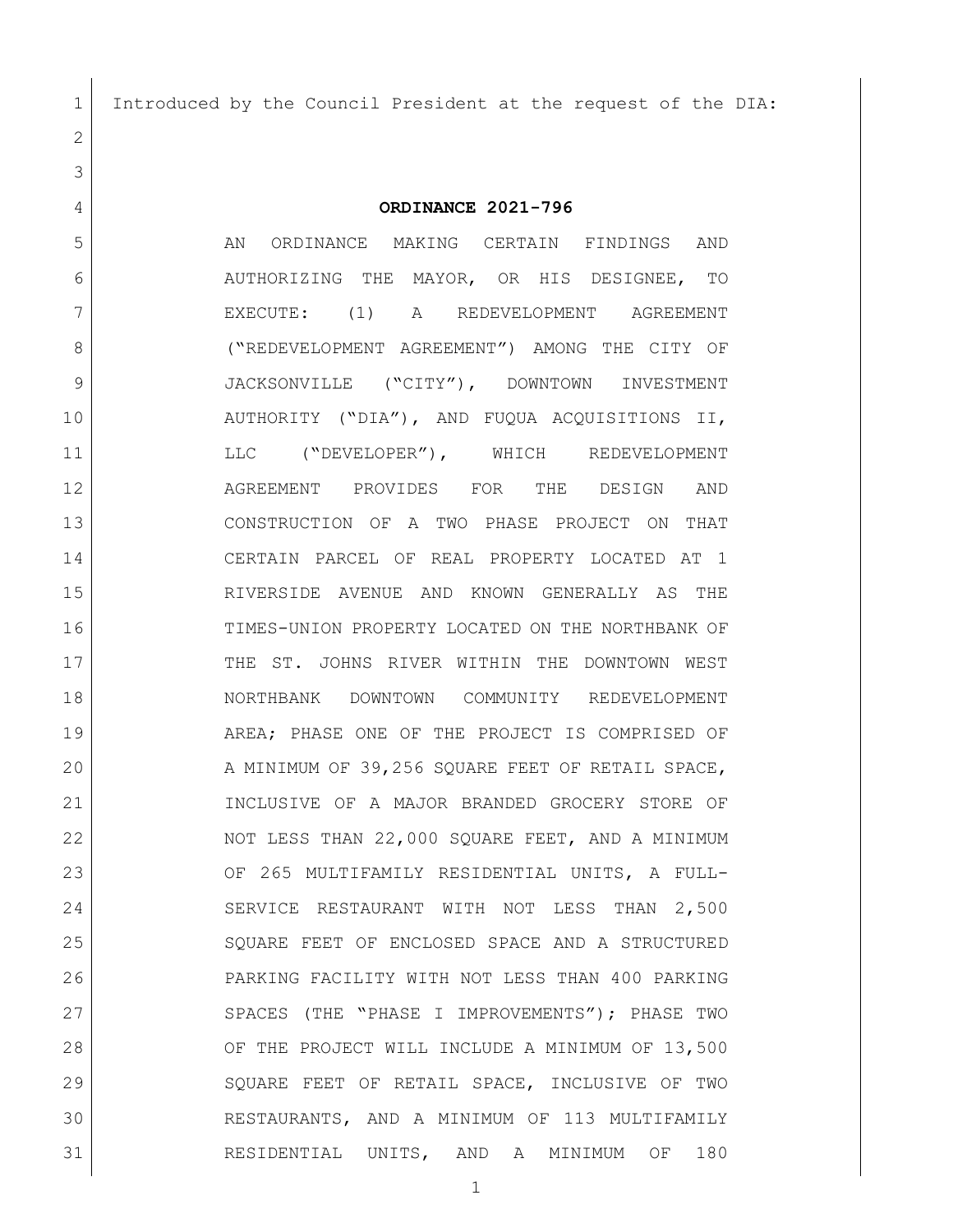ADDITIONAL PARKING SPACES (THE "PHASE II IMPROVEMENTS" AND COLLECTIVELY WITH THE PHASE I IMPROVEMENTS, THE "PROJECT"); (2) A DEMOLITION AGREEMENT BETWEEN THE CITY AND DEVELOPER AUTHORIZING THE DEVELOPER TO UNDERTAKE THE DEMOLITION OF CERTAIN IMPROVEMENTS LOCATED ON AN 7 APPROXIMATELY 4.95 ACRE PARCEL WITHIN THE TIMES- UNION PROPERTY ("CITY PARCEL") TO BE PURCHASED 9 BY THE CITY; AUTHORIZING A PURCHASE AND SALE AGREEMENT BETWEEN THE CITY AND DEVELOPER FOR THE PURCHASE BY THE CITY OF THE CITY PARCEL FOR THE AMOUNT OF \$6,040,680, WITH A SUPPLEMENTAL PURCHASE PRICE OF \$1,719,320 IF CERTAIN CONDITIONS REGARDING THE CITY PARCEL ARE SATISFIED BY THE DEVELOPER; AND (3) EASEMENTS **AND RELATED DOCUMENTS AS DESCRIBED IN THE**  REDEVELOPMENT AGREEMENT; AUTHORIZING A REPURCHASE RIGHT IN FAVOR OF THE DEVELOPER TO REPURCHASE THE CITY PARCEL; AUTHORIZING A PUT OPTION IN FAVOR OF THE DEVELOPER FOR THE CITY TO PURCHASE THE PHASE II MIXED-USE COMPONENT PARCEL, AN APPROXIMATELY 1.58-ACRE PARCEL OF 23 REAL PROPERTY AT THE RATE OF \$60 PER SQUARE FOOT; 24 AUTHORIZING A SEVENTY-FIVE PERCENT, TWENTY YEAR PHASE I RETAIL COMPONENT RECAPTURED ENHANCED VALUE (REV) GRANT IN THE MAXIMUM AMOUNT NOT TO EXCEED \$2,757,711 IN CONNECTION WITH THE CONSTRUCTION OF THE RETAIL COMPONENT OF THE PHASE I IMPROVEMENTS; AUTHORIZING A SEVENTY-FIVE PERCENT, TWENTY YEAR PHASE I RESIDENTIAL COMPONENT RECAPTURED ENHANCED VALUE (REV) GRANT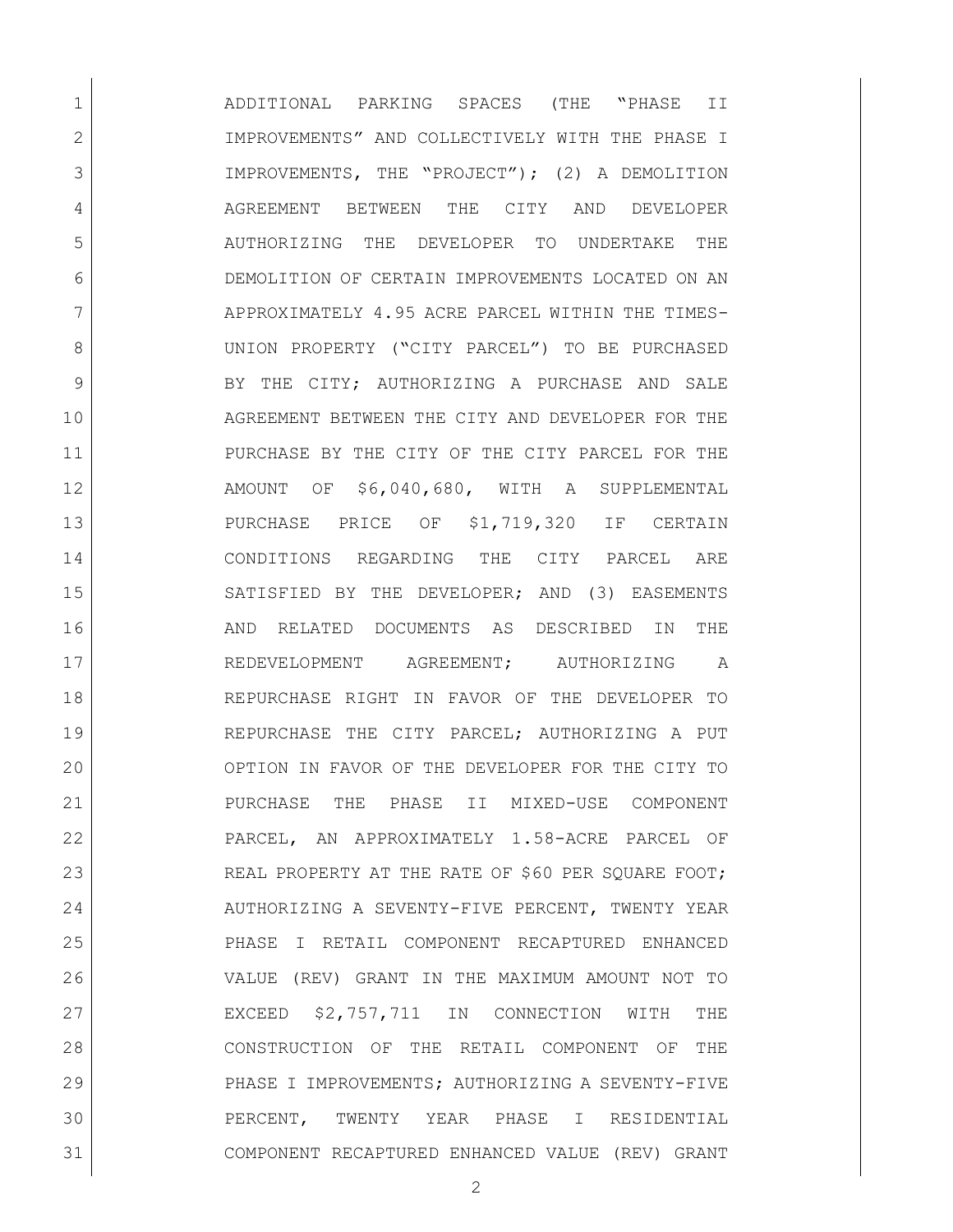1 IN THE MAXIMUM AMOUNT NOT TO EXCEED \$17,347,914 2 IN CONNECTION WITH THE CONSTRUCTION OF THE RESIDENTIAL COMPONENT OF THE PHASE I IMPROVEMENTS; AUTHORIZING A SEVENTY-FIVE PERCENT, TWENTY YEAR PHASE II MIXED USE RECAPTURED ENHANCED VALUE (REV) GRANT IN THE MAXIMUM AMOUNT NOT TO EXCEED \$8,313,544 IN 8 CONNECTION WITH THE CONSTRUCTION OF THE PHASE II 9 IMPROVEMENTS; AUTHORIZING A \$750,000 FORGIVABLE LOAN PAYABLE UPON SUBSTANTIAL COMPLETION OF THE RESTAURANT IMPROVEMENTS AS DEFINED IN THE REDEVELOPMENT AGREEMENT, TO BE FORGIVEN AT THE RATE OF TEN PERCENT ANNUALLY FROM THE DATE OF DISBURSEMENT OF THE LOAN, PROVIDED THE RESTAURANT REMAINS IN OPERATION CONSISTENT WITH THE TERMS AS SET FORTH IN THE REDEVELOPMENT 17 | AGREEMENT; WAIVING PROVISIONS OF CHAPTER 126 (PROCUREMENT CODE), *ORDINANCE CODE*, WITH RESPECT 19 TO THE DEMOLITION PROJECT; WAIVING CERTAIN PROVISIONS OF CHAPTER 656 (ZONING CODE), PART 3 (SCHEDULE OF DISTRICT REGULATIONS), SUBPART H (DOWNTOWN OVERLAY ZONE AND DOWNTOWN DISTRICT USE 23 AND FORM REGULATIONS) SECTION 656.361.8.A (DEVIATIONS), *ORDINANCE CODE*, TO WAIVE THE SUBSECTION 3 AND 4 REQUIREMENTS THAT AN APPLICANT MAY NOT BE ELIGIBLE FOR ECONOMIC INCENTIVES WHEN ALSO OBTAINING A DEVIATION FROM 28 THE RIVER VIEW AND ACCESS CORRIDORS REQUIREMENT 29 OF SUBSECTION 656.361.6.2.H.2, AND THE SUBSECTION 5 REQUIREMENT OF SUBSECTION 656.361.8.A THAT A 2/3 MAJORITY VOTE IS REQUIRED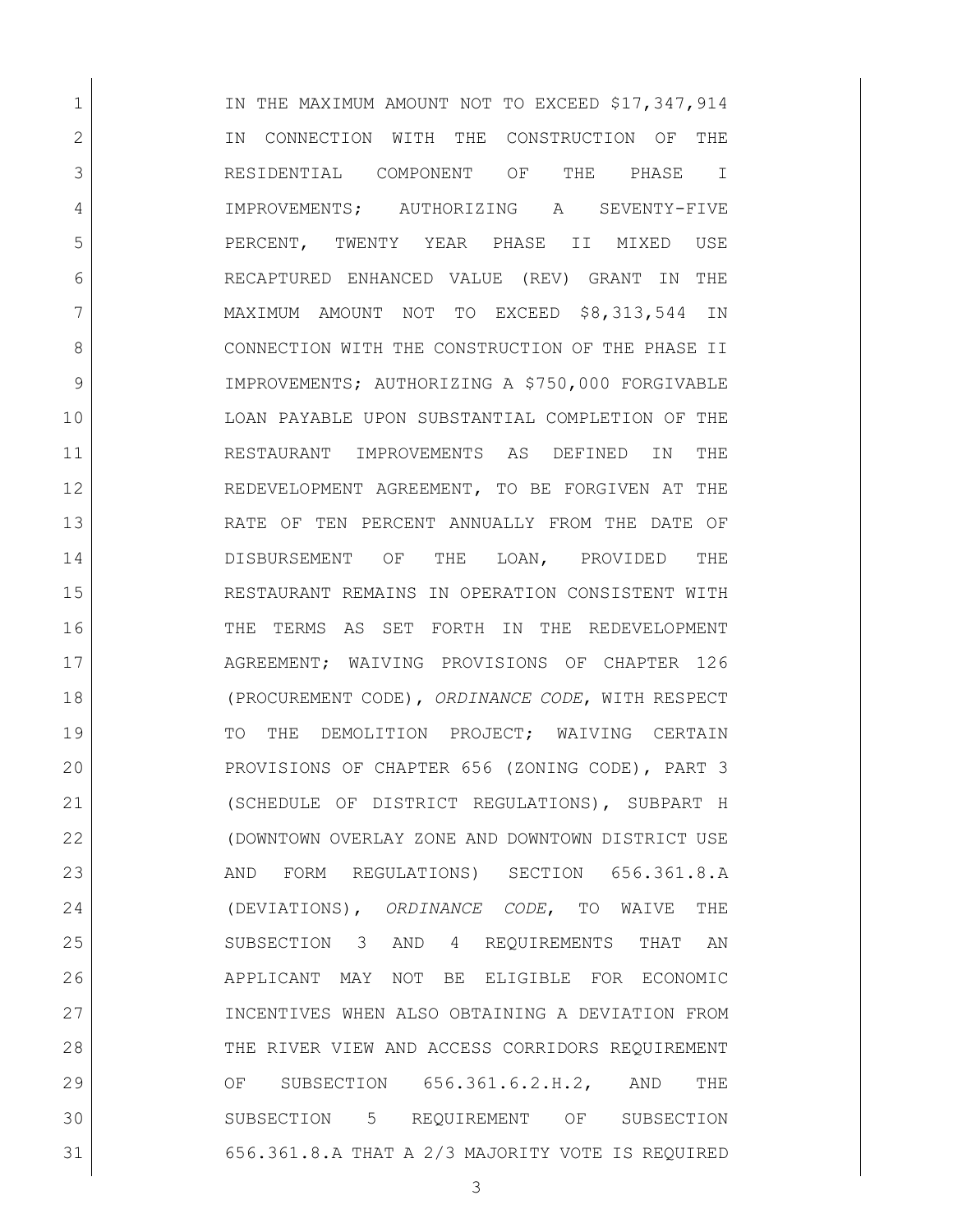1 TO APPROVE THE REQUESTED DEVIATION; GRANTING DEVIATION APPLICATION DDRB 2021-014, LOCATED IN COUNCIL DISTRICT 7 AT 1 RIVERSIDE AVENUE (A PORTION OF R.E. NO. 088967 0000 AS DESCRIBED HEREIN, OWNED BY 1 RIVERSIDE PROPERTY LLC, TO INCREASE THE MAXIMUM DISTANCE ALLOWED BETWEEN RIVERFRONT VIEW AND ACCESS CORRIDORS FROM 250' 8 TO 352', IN ZONING DISTRICT CCBD, AS DEFINED AND CLASSIFIED UNDER THE ZONING CODE; DESIGNATING THE DIA AS CONTRACT MONITOR FOR THE 11 REDEVELOPMENT AGREEMENT; PROVIDING FOR CITY OVERSIGHT OF THE PROJECT BY THE DEPARTMENT OF PUBLIC WORKS AND DIA; AUTHORIZING THE EXECUTION OF ALL DOCUMENTS RELATING TO THE ABOVE AGREEMENTS AND TRANSACTIONS, AND AUTHORIZING TECHNICAL CHANGES TO THE DOCUMENTS; WAIVER OF 17 THAT PORTION OF THE PUBLIC INVESTMENT POLICY ADOPTED BY ORDINANCE 2016-382-E, AS AMENDED, TO AUTHORIZE THE REV GRANTS AND RESTAURANT COMPLETION FORGIVABLE LOAN, WHICH ARE NOT EXPRESSLY AUTHORIZED BY THE PUBLIC INVESTMENT 22 POLICY; PROVIDING AN EFFECTIVE DATE.

 **WHEREAS**, Fuqua Acquisitions II, LLC (the "Developer") has submitted to the Downtown Investment Authority ("DIA") a proposal to redevelop a portion of approximately 18.34 acres of real property, known generally as the Times-Union property located at 1 Riverside Avenue along the Northbank of the St. Johns River in Jacksonville, Florida, within the Downtown West Northbank Community Redevelopment Area; and

**WHEREAS**, the development will include two phases of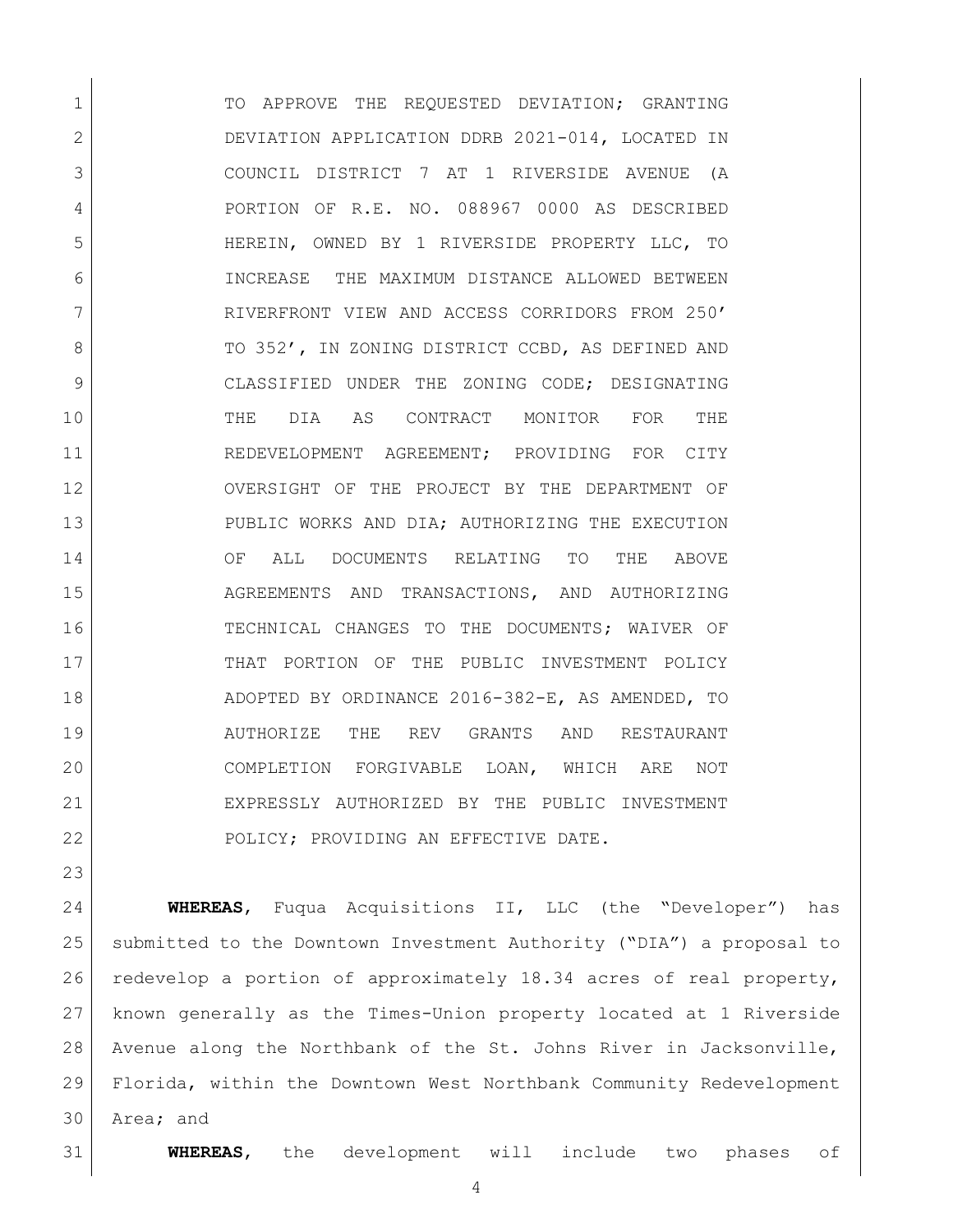1 construction, Phase I will include the construction of a minimum of 35,330 square feet of retail space (including a minimum of 22,000 square feet for a major branded grocery store), a minimum of 265 4 multifamily residential units, a full-service restaurant, and not less than 400 spaces in a structured parking garage facility; Phase II will include a minimum of 13,500 square feet of retail space, inclusive of at least two restaurants facing McCoy's Creek and/or the 8 St. Johns River, a minimum of 113 multifamily residential units, and 9 a minimum of 180 parking spaces (Phase I and Phase II, collectively, the "Project"), with Phase II of the Project contingent on the City's timely completion of the realignment of McCoy's Creek and conveyance 12 of the Creek Parcel to the Developer as set forth in the Redevelopment Agreement and as authorized in the City's adopted Capital Improvement Program; and

 **WHEREAS**, the City will purchase approximately 4.95 acres of the 16 easterly portion of the Times-Union property (the "City Parcel"), comprised of 3.45 acres of upland area and 1.50 acres of submerged land, at a cost of \$6,040,680, with a supplemental purchase price of \$1,719,320, payable if certain title conditions on the City Parcel are cured, and also provided that the demolition project on the City Parcel, if undertaken by the Developer, is completed in accordance with the Redevelopment Agreement and Demolition Agreement; and

 **WHEREAS**, the City Parcel will serve as a new riverfront park, and the City will realign at its own cost the creek bed of McCoy's Creek from its current location to within 25 feet of the westerly edge of the City Parcel in order to facilitate completion of the McCoy's Creek CIP Project and to allow for the Project to proceed, and in the event the City does not commence the McCoy's Creek realignment in the time frame specified in the Redevelopment Agreement, the Developer may repurchase the City Parcel from the City 31 for the same purchase price paid by the City, and if the City commences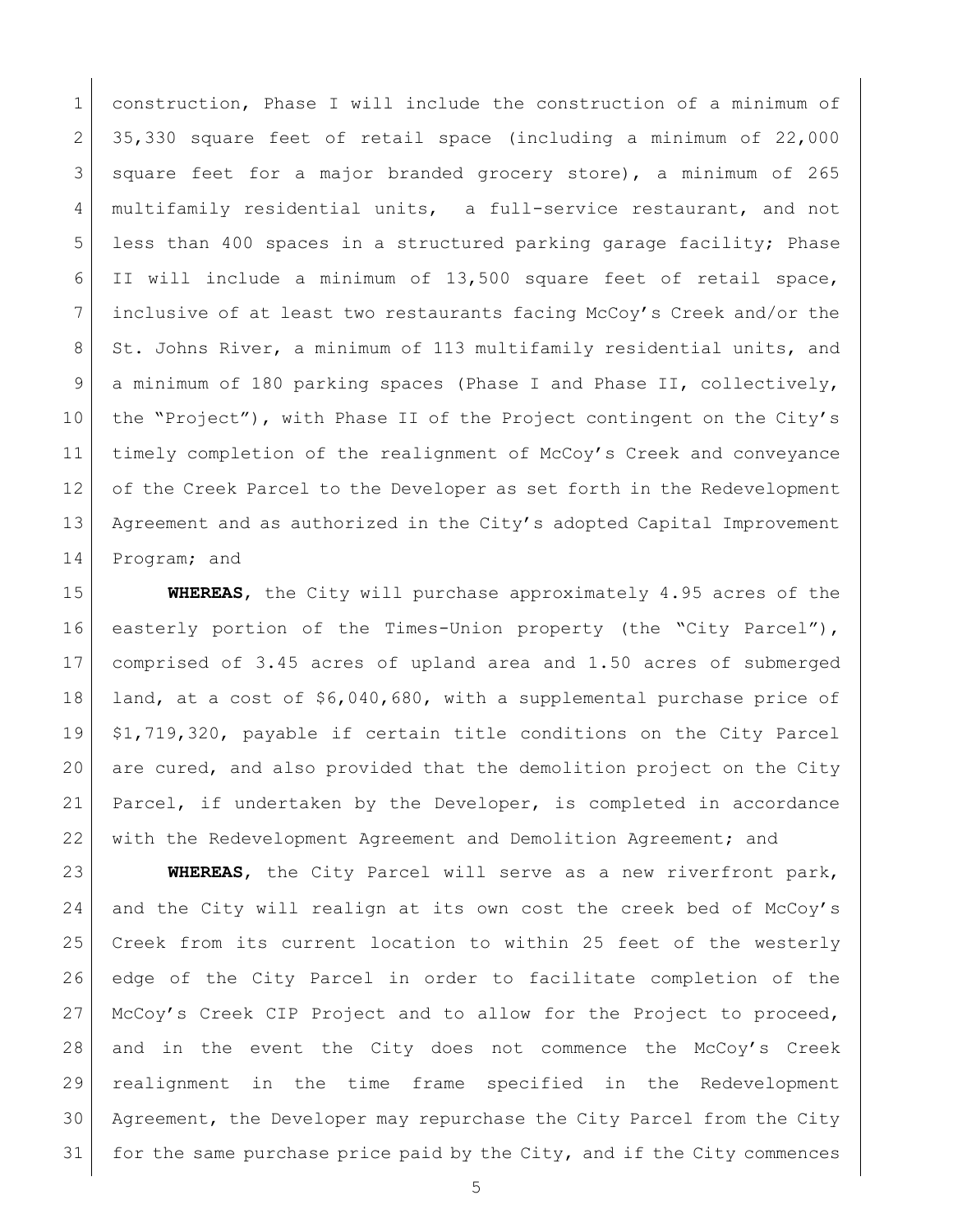1 but does not complete the McCoy's Creek CIP Project within the time frame specified in the Redevelopment Agreement, the Developer may elect to have the City purchase the Phase II Mixed-Use Component 4 | Parcel (as defined in the Redevelopment Agreement), an approximately 1.58-acre parcel of land, at the rate of \$60 per square feet, for an estimated purchase price of \$4,129,500; and

 **WHEREAS**, at the option of the Developer, the Developer will also demolish the existing vertical improvements located on the City Parcel, inclusive of returning the City Parcel to graded condition, 10 at a fixed cost to the City of  $$4,600,000$ ; and

 **WHEREAS**, the minimum private Capital Investment for the Project is expected to be \$163,993,465; and

 **WHEREAS**, the Developer is seeking: (1) a Phase I Retail Component REV Grant in the maximum, up-to amount of \$2,757,711 payable from the Combined Downtown Northbank Community Redevelopment Area; (2) a Phase I Residential Component Rev Grant in the maximum, up-to amount of \$17,347,914, payable from the Combined Downtown Northbank Community Redevelopment Area; (3) a Phase II Mixed-Use Component REV Grant in the maximum, up-to amount of \$8,313,544, payable from the Combined Downtown Northbank Community Redevelopment Area, in each case payable upon substantial completion of the applicable improvement; and (4) a Restaurant Completion Forgivable Loan in the up-to amount of \$750,000, payable upon substantial completion of the Restaurant Improvements 24 and certain other conditions, for the construction of a restaurant as a part of the Phase I improvements, forgiven at the rate of 10% annually provided the restaurant remains in operation and meets 27 certain other conditions as set forth in the Redevelopment Agreement; and

 **WHEREAS**, the DIA has considered the Developer's requests and has determined that the REV Grants and Restaurant Completion Forgivable Loan, the purchase of the City Parcel, and the purchase of the Phase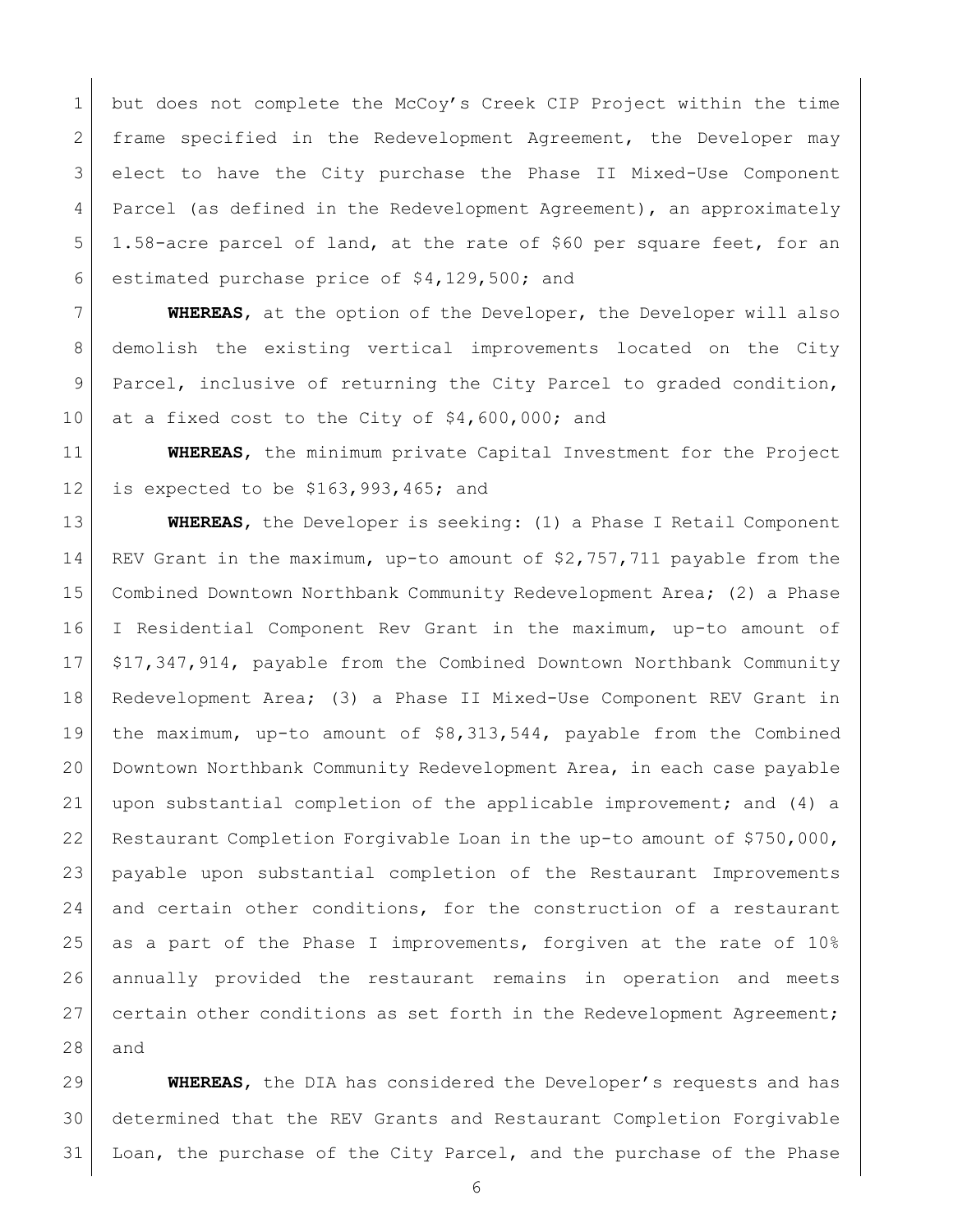II Mixed-Use Component Parcel (if elected by the Developer), and the 2 realignment of McCoy's Creek by the City and other agreements authorized hereby will enable the Developer to construct the Project 4 as described in the Redevelopment Agreement; and

 **WHEREAS,** the Project is consistent with the DIA BID Plan, and furthers Redevelopment Goal 1, Reinforce Downtown as the City's unique 7 epicenter for business, history, culture, education and 8 entertainment, Redevelopment Goal 4, improve walkability/bikeability and connectivity to adjacent neighborhoods and the St. John River while creating highly walkable nodes; and Redevelopment Goal 5, establish a waterfront design framework to ensure a unique experience 12 and sense of place; and

 **WHEREAS**, on September 2, 2021, the DIA Board approved a Resolution 2021-08-01 (the "Resolution") to enter into the Redevelopment Agreement, said Resolution being attached hereto as **Exhibit 1**; and

 **WHEREAS**, in accordance with the process established in Chapter 656, Part 3, Subpart H, Section 656.361.8.A.1, *Ordinance Code*, for consideration of deviations from the Downtown Overlay, a workshop meeting was held by DDRB on October 4, 2021 at which the Developer and its design team presented the deviation request DDRB 2021-014 and 22 alternatives; and

 **WHEREAS**, at its regular meeting scheduled for October 14, 2021, DDRB recommended approval of Deviation 2021-014 and as required by Code its recommendation to City Council has been placed **On File** with 26 the Legislative Services Division; and

 **WHEREAS**, it has been determined to be in the interest of the City and DIA to enter into the Redevelopment Agreement and approve 29 of and adopt the matters set forth in this Ordinance; now, therefore,

 **BE IT ORDAINED** by the Council of the City of Jacksonville: **Section 1. Findings.** It is hereby ascertained, determined,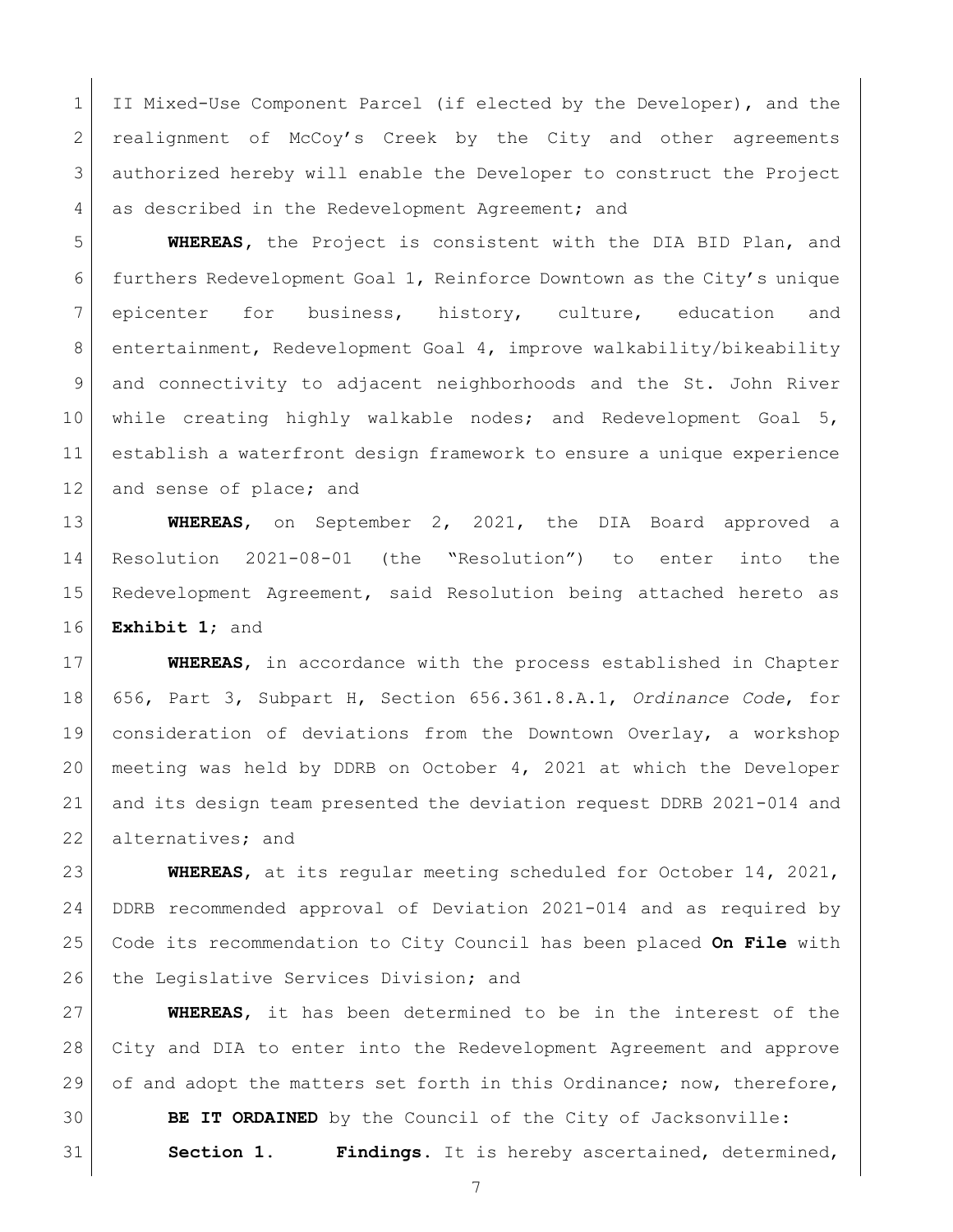1 found and declared as follows:

2 (a) The recitals set forth herein are true and correct.

 (b) The Project will greatly enhance the City and otherwise promote and further the municipal purposes of the City.

 (c) The Developer's agreement to sell the City Parcel to the City pursuant to the terms of the Redevelopment Agreement will allow the City to complete the McCoy's Creek CIP Project, an important 8 resiliency project for the City.

 (d) The City's assistance for the Project will enable and facilitate the Project, the Project will enhance and increase the 11 City's tax base and revenues, and the Project will improve the quality of life necessary to encourage and attract business expansion in the City.

 (e) Enhancement of the City's tax base and revenues are matters 15 of State and City concern.

(f) The Developer is qualified to carry out the Project.

 (g) The authorizations provided by this Ordinance are for public uses and purposes for which the City may use its powers as a municipality and as a political subdivision of the State of Florida and may expend public funds, and the necessity in the public interest for the provisions herein enacted is hereby declared as a matter of 22 legislative determination.

 (h) This Ordinance is adopted pursuant to the provisions of Chapters 163, 166 and 125, Florida Statutes, as amended, the City's 25 Charter, and other applicable provisions of law.

 **Section 2. Execution of Agreements.** The Mayor (or his authorized designee) and the Corporation Secretary are hereby authorized to execute and deliver the Redevelopment Agreement, Demolition Agreement, Purchase and Sale Agreement, deeds, easements and related documents described in the Redevelopment Agreement (collectively, the "Agreements") substantially in the forms placed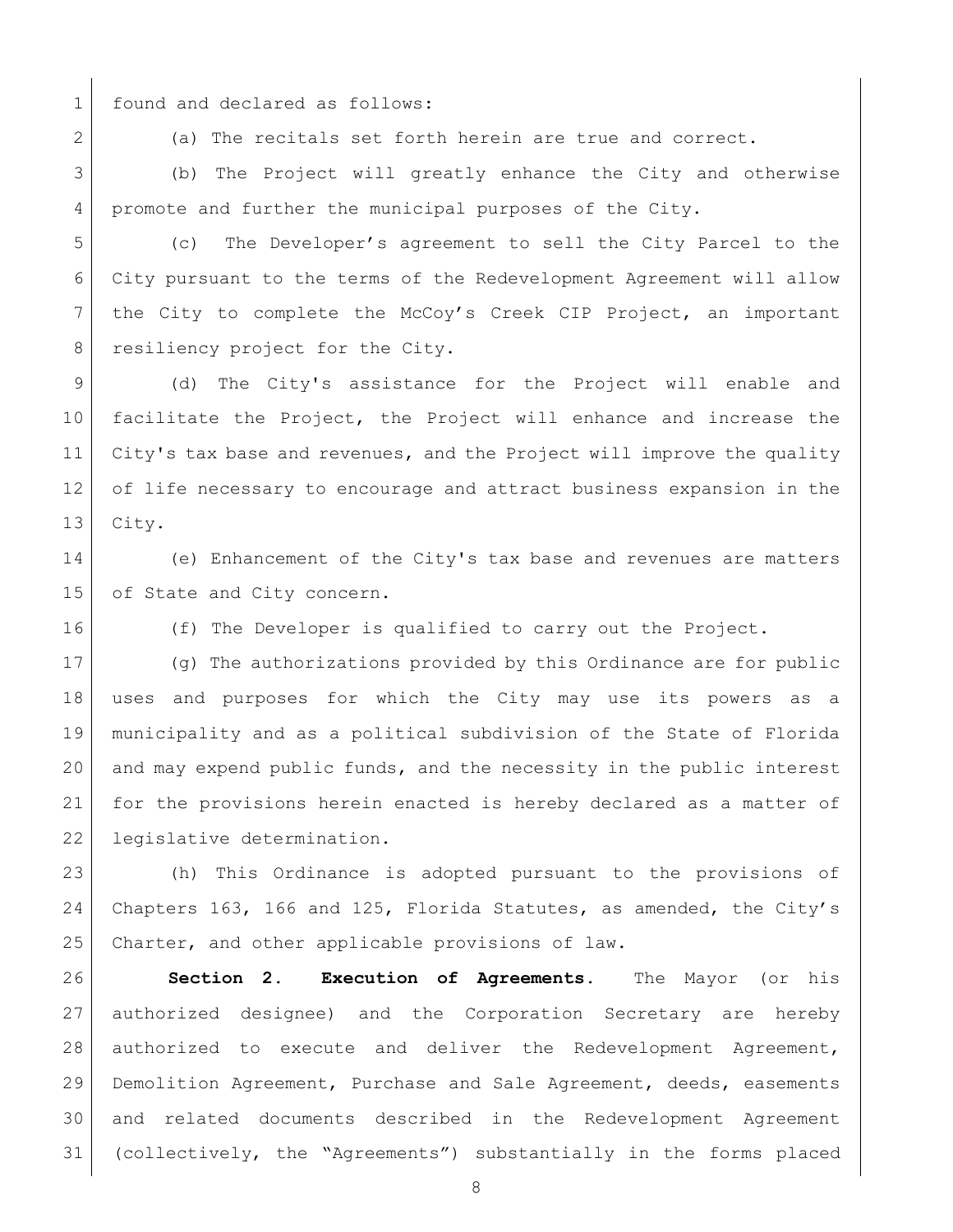**On File** with the Legislative Services Division (with such "technical" 2 changes as herein authorized), for the purpose of implementing the recommendations of the DIA as further described in the Redevelopment Agreement.

5 The Agreements may include such additions, deletions and changes as may be reasonable, necessary and incidental for carrying out the 7 purposes thereof, as may be acceptable to the Mayor, or his designee, 8 and the CEO of the DIA, as applicable, with such inclusion and acceptance being evidenced by execution of the Agreements by the Mayor or his designee and/or the CEO of the DIA, as applicable. No modification to the Agreements may increase the financial obligations or the liability of the City or DIA and any such modification shall be technical only and shall be subject to appropriate legal review 14 and approval of the General Counsel, or his or her designee, and all other appropriate action required by law. "Technical" is herein defined as including, but not limited to, changes in legal descriptions and surveys, descriptions of infrastructure improvements 18 and/or any road project, ingress and egress, easements and rights of way, performance schedules (provided that no performance schedule may be extended for more than one year without Council approval), design standards, access and site plan, which have no financial impact.

 **Section 3. Repurchase Right on City Parcel.** The City hereby grants a repurchase right in favor of the Developer for the City Parcel, an approximately 4.95-acre parcel of real property of the easterly portion of the Times Union site (comprised of approximately 3.45 acres upland and 1.5 acres submerged), as further detailed in the Redevelopment Agreement. The repurchase right may be exercised by the Developer if the City does not commence the McCoy's Creek 29 realignment project by a date certain, and expires 90 days after such date if not exercised.

**Section 4. Put Option on Phase II Mixed-Use Component**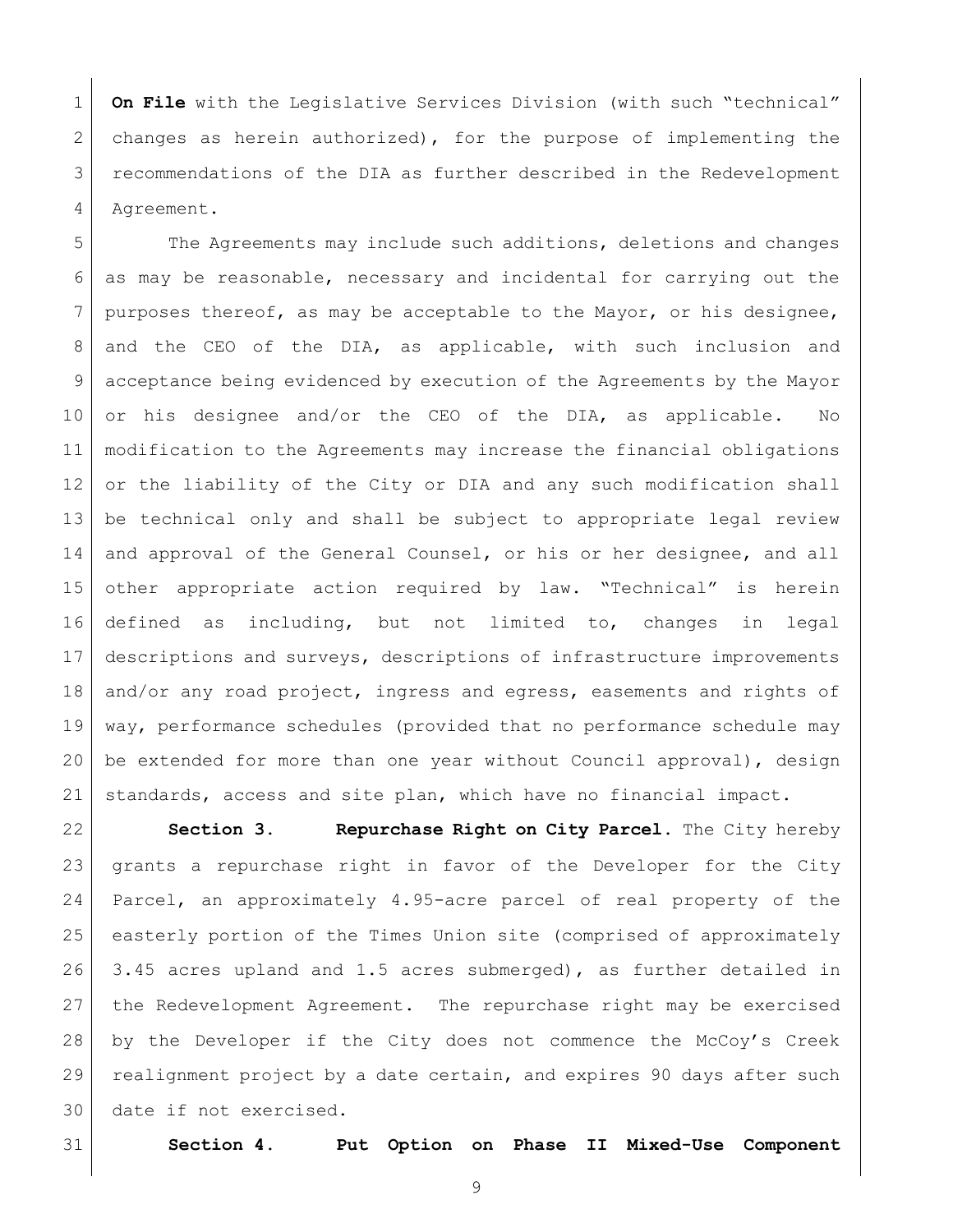**Parcel.** The City hereby grants a put option in favor of the Developer for the purchase by the City of the Phase II Mixed-Use Component Parcel, an approximately 1.58-acre parcel of real property, as further 4 set forth in the Redevelopment Agreement. In the event the City does not substantially complete the McCoy's Creek Improvements by March 30, 2024, as such date may be extended by a Force Majeure Event (the "Outside Completion Date"), the Developer may elect to require the City to purchase the Phase II Mixed-Use Component Parcel at the rate of \$60 per square foot plus \$60 per square foot of the upland portion 10 of the Creek Parcel to the extent not underlying the View and Access 11 Corridor, by delivering written notice of such intent to City. The 12 | put option shall expire 30 days after the Outside Completion Date if 13 not exercised by the Developer. The City's obligation to purchase the Phase II Mixed-Use Component Parcel is subject to a future appropriation of funds therefor.

## **Section 5. Payment of Phase I Retail Component REV Grant.**

 (a) The Phase I Retail Component REV Grant in the amount not to exceed \$2,757,711, the terms of which are more specifically described in the Redevelopment Agreement, shall not be deemed to 20 constitute a debt, liability, or obligation of the City or of the State of Florida or any political subdivision thereof within the meaning of any constitutional or statutory limitation, or a pledge of the faith and credit or taxing power of the City or of the State of Florida or any political subdivision thereof, but shall be payable 25 solely from the funds provided therefor as provided in this Section. The Redevelopment Agreement shall contain a statement to the effect that the City shall not be obligated to pay any installment of its financial assistance to the Developer except from the non-ad valorem 29 revenues or other legally available funds provided for that purpose, that neither the faith and credit nor the taxing power of the City or of the State of Florida or any political subdivision thereof is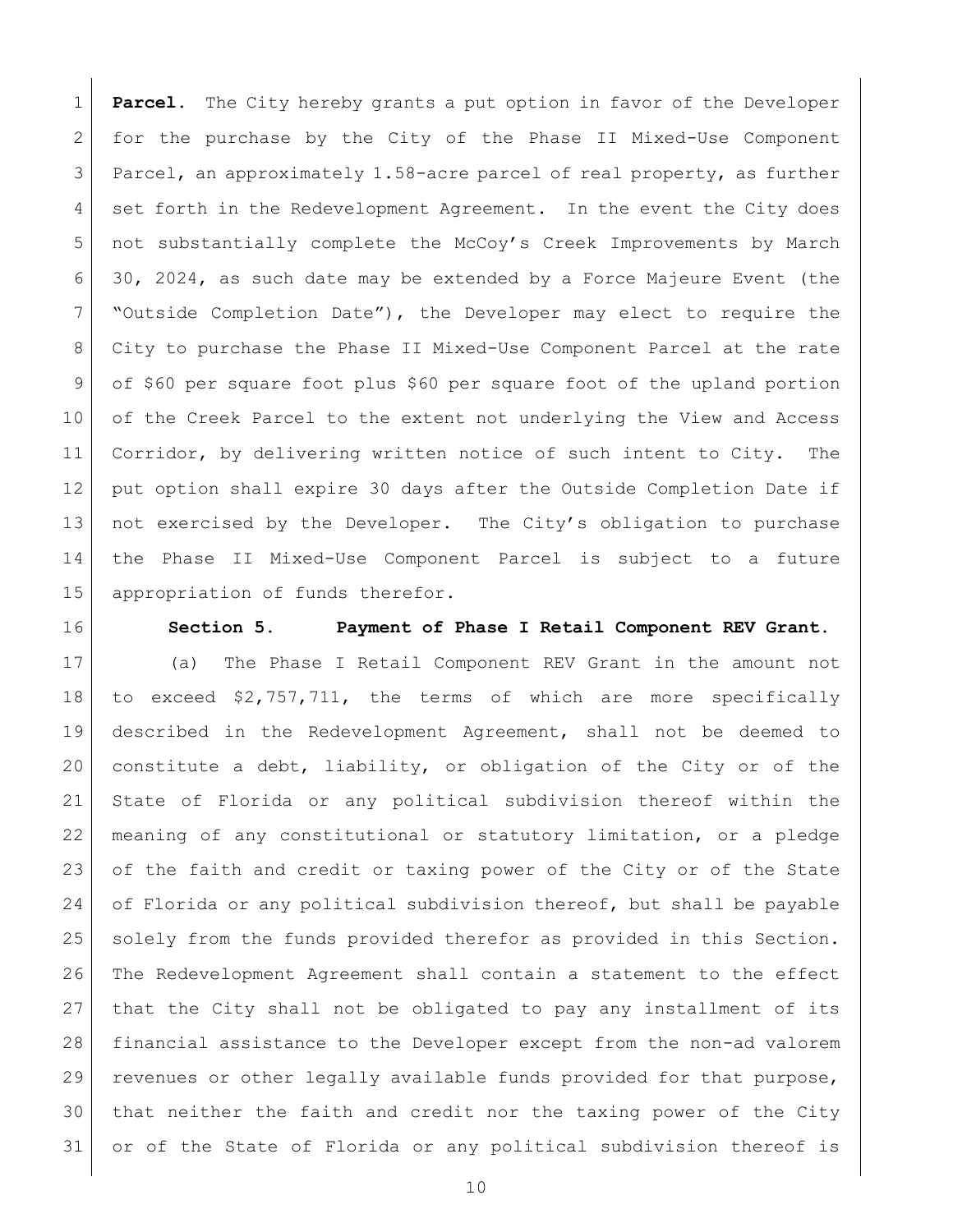1 pledged to the payment of any portion of such financial assistance, 2 and that the Developer, or any person, firm or entity claiming by, 3 through or under the Developer, or any other person whomsoever, shall never have any right, directly or indirectly, to compel the exercise of the ad valorem taxing power of the City or of the State of Florida or any political subdivision thereof for the payment of any portion 7 of such financial assistance.

8 (b) The DIA is hereby authorized to and shall disburse the annual installments of the Phase I Retail Component Rev Grant to the Developer as provided in this Section in accordance with this 11 Ordinance and the Redevelopment Agreement.

 **Section 6. Payment of Phase I Residential Component Rev Grant.**

14 (a) The Phase I Residential Component Rev Grant in the amount not to exceed \$17,347,914, the terms of which are more specifically described in the Redevelopment Agreement, shall not be deemed to constitute a debt, liability, or obligation of the City or of the State of Florida or any political subdivision thereof within the meaning of any constitutional or statutory limitation, or a pledge of the faith and credit or taxing power of the City or of the State of Florida or any political subdivision thereof, but shall be payable solely from the funds provided therefor as provided in this Section. The Redevelopment Agreement shall contain a statement to the effect that the City shall not be obligated to pay any installment of its financial assistance to the Developer except from the non-ad valorem 26 revenues or other legally available funds provided for that purpose, that neither the faith and credit nor the taxing power of the City or of the State of Florida or any political subdivision thereof is pledged to the payment of any portion of such financial assistance, 30 and that the Developer, or any person, firm or entity claiming by, 31 through or under the Developer, or any other person whomsoever, shall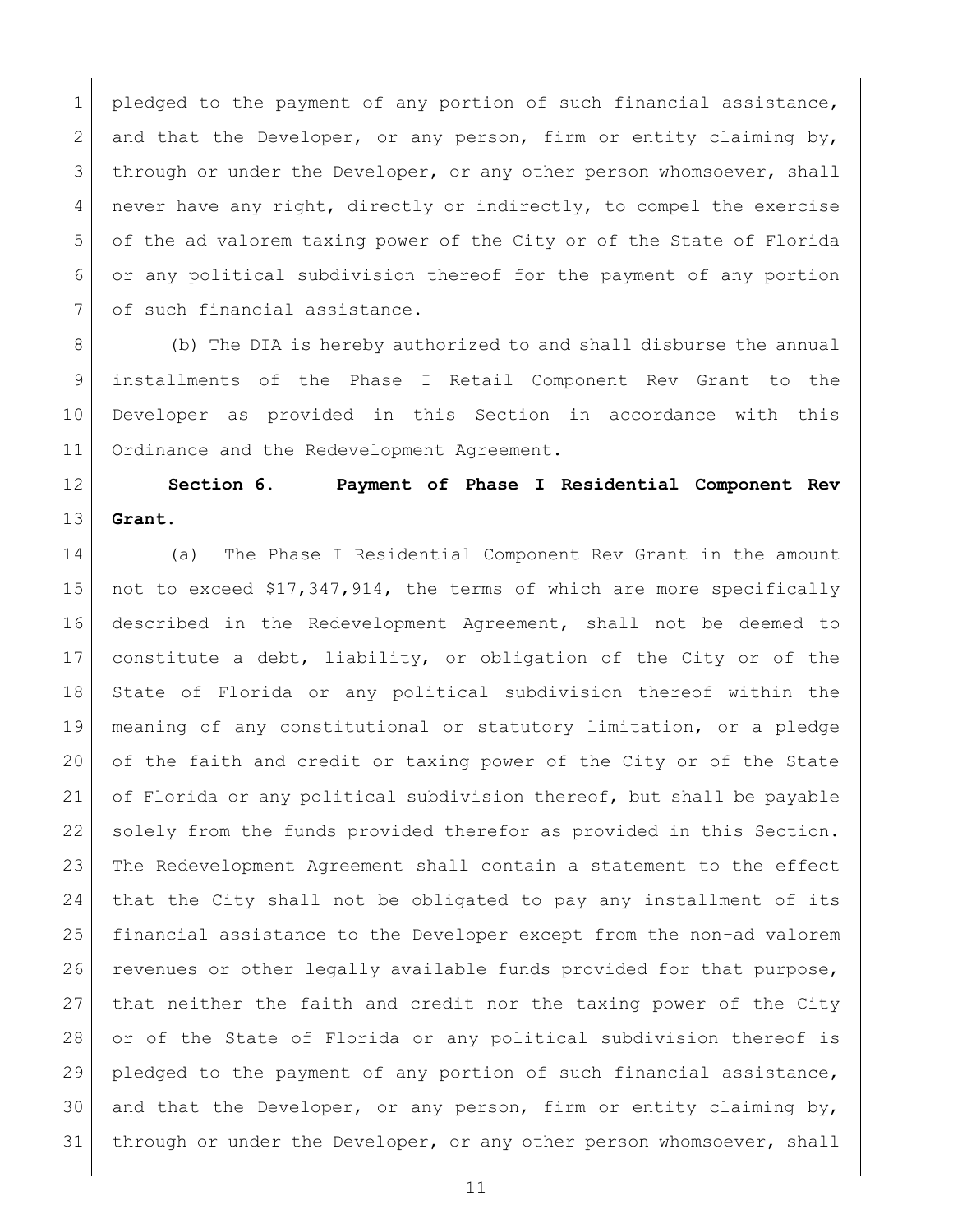1 never have any right, directly or indirectly, to compel the exercise of the ad valorem taxing power of the City or of the State of Florida 3 or any political subdivision thereof for the payment of any portion 4 of such financial assistance.

 (b) The DIA is hereby authorized to and shall disburse the annual installments of the Phase I Residential Component Rev Grant to the Developer as provided in this Section in accordance with this 8 Ordinance and the Redevelopment Agreement.

 **Section 7. Payment of Phase II Mixed-Use Component Rev Grant.**

 (a) The Phase II Mixed-Use Component Rev Grant in the amount not to exceed \$8,313,544, the terms of which are more specifically described in the Redevelopment Agreement, shall not be deemed to constitute a debt, liability, or obligation of the City or of the State of Florida or any political subdivision thereof within the meaning of any constitutional or statutory limitation, or a pledge of the faith and credit or taxing power of the City or of the State 18 of Florida or any political subdivision thereof, but shall be payable solely from the funds provided therefor as provided in this Section. The Redevelopment Agreement shall contain a statement to the effect that the City shall not be obligated to pay any installment of its financial assistance to the Developer except from the non-ad valorem 23 revenues or other legally available funds provided for that purpose, that neither the faith and credit nor the taxing power of the City 25 or of the State of Florida or any political subdivision thereof is 26 pledged to the payment of any portion of such financial assistance, and that the Developer, or any person, firm or entity claiming by, 28 through or under the Developer, or any other person whomsoever, shall never have any right, directly or indirectly, to compel the exercise of the ad valorem taxing power of the City or of the State of Florida or any political subdivision thereof for the payment of any portion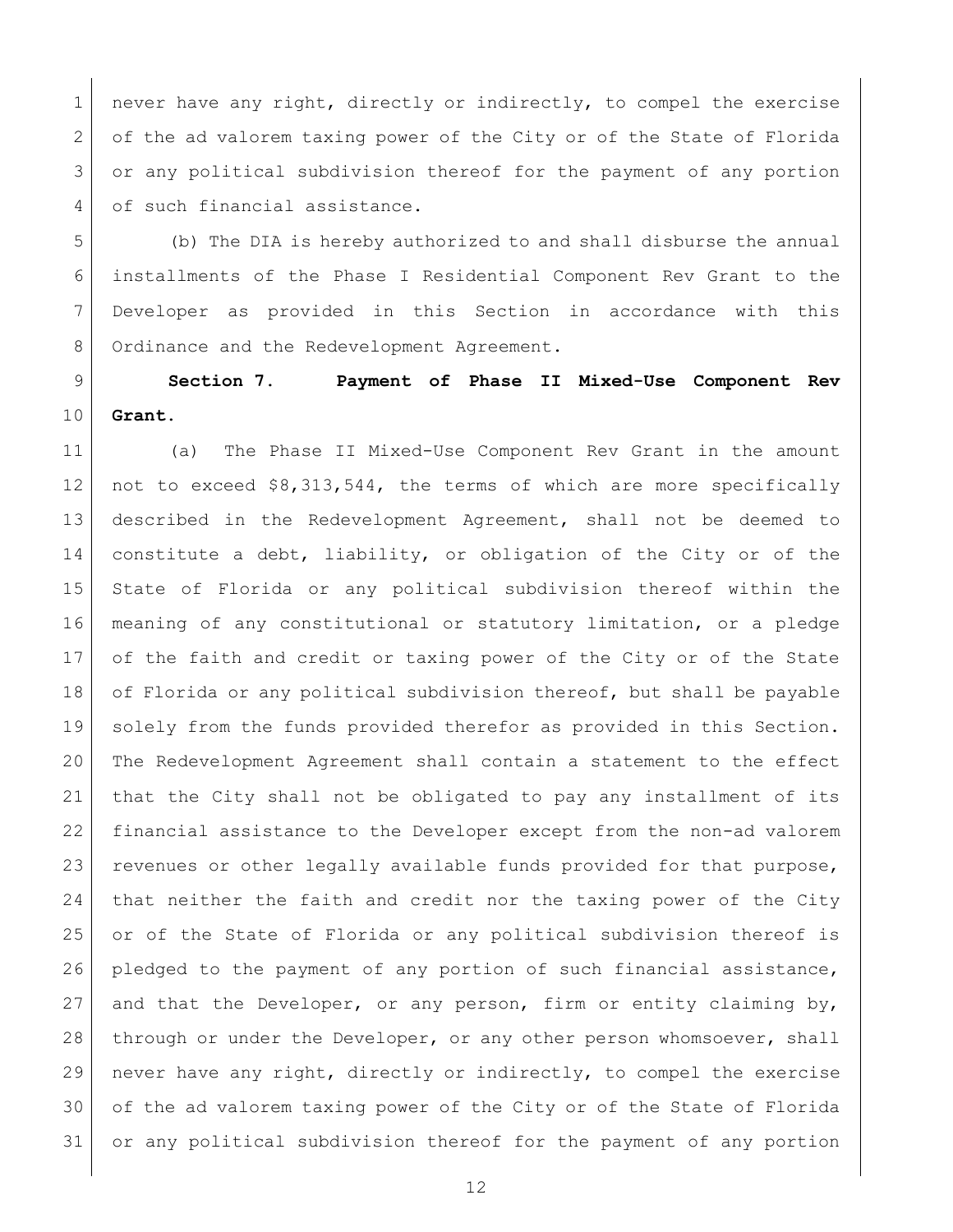1 of such financial assistance.

 (b) The DIA is hereby authorized to and shall disburse the annual installments of the Phase II Mixed-Use Component Rev Grant to the Developer as provided in this Section in accordance with this Ordinance and the Redevelopment Agreement.

 **Section 8. Payment of Restaurant Completion Forgivable Loan.** An up-to \$750,000 Restaurant Completion Forgivable Loan ("Loan") is hereby authorized, and, subject to subsequent appropriation by the City Council for the Project, the DIA is authorized to disburse the Loan to the Developer in accordance with 11 | the terms and conditions of the Redevelopment Agreement. The Loan is forgiven at the rate of 10% per year provided the restaurant remains in operation and pursuant to the additional terms and conditions as set forth in the Redevelopment Agreement.

 **Section 9. Waiving Provisions of Chapter 126 (Procurement Code).** The provisions of Chapter 126, *Ordinance Code*, are hereby waived for the Demolition Project on the City Parcel, if undertaken 18 by the Developer, except that this section shall not waive any portion of Chapter 126, *Ordinance Code*, pertaining to the Jacksonville Small Emerging Business Program.

 **Section 10. Waiving Chapter 656 (Zoning Code), Part 3 (Schedule of District Regulations), Subpart H (Downtown Overlay Zone and Downtown District Use and Form Regulations), Section 656.361.8 (Deviations) A (General Considerations), Section 656.361.8.A.3., Section 656.361.8.A.4.,and 656.361.8.A.5** *Ordinance Code***.** Section 656.361.8.A.3. requiring that economic incentives of any kind may not be granted when a River View and Access Corridor Deviation is granted, Section 656.361.8.A.4., *Ordinance Code,* that provides approval by the DIA of an economic incentives assumes that the project will meet the Form Regulations as written without a Deviation, and Section 656.361.8.A.5 requiring a 2/3 majority approval of the requested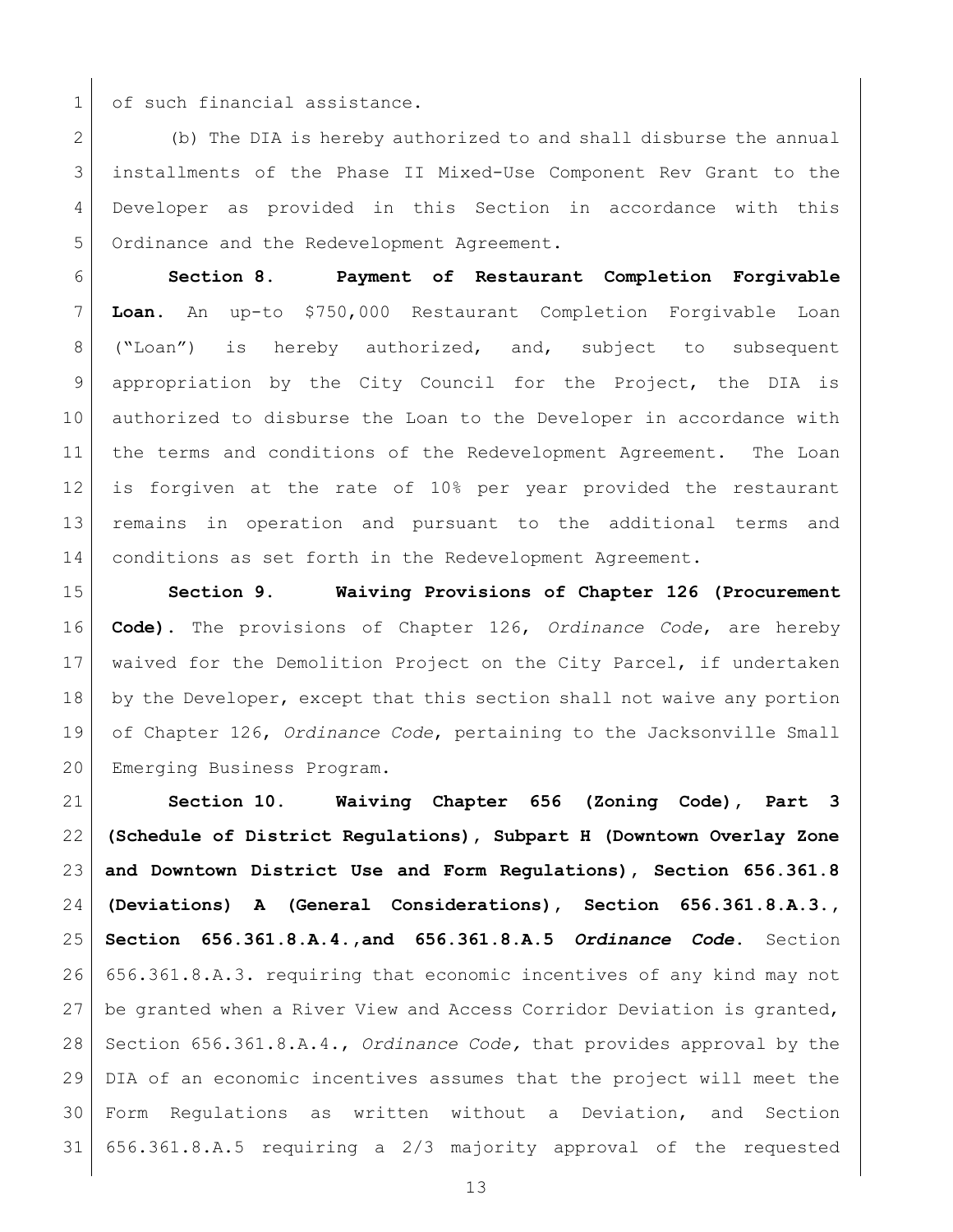Deviation are hereby waived in order to authorize the economic 2 incentives as set forth in the Redevelopment Agreement and allow the deviation requested, by majority approval. The Waiver is justified because the need for the Deviation arises from the existing location of McCoy's Creek and the Acosta Bridge ramp, which creates a defined space within which to develop and limits the location of access corridors under the ramp. Meeting the spacing requirements of the Overlay in this unique situation would severely impact the effective 9 and aesthetic design of the Project.

 **Section 11. Granting Deviation from Section 656.361.6.2.H.2(b) to authorize an increase of the maximum distance between the inside of the River View and Access Corridors from 250' to 352'.** As required by subsection 656.361.8, the Council expressly finds that the requested Deviation meets each of the criteria in Section 656.361.6.2.H.5(b) and the criteria in Section 656.361.8 for 16 such Deviation and hereby grants the Deviation requested.

 **Section 12. Designation of Authorized Official and DIA as Contract Monitor.** The Mayor is designated as the authorized official of the City for the purpose of executing and delivering any contracts and documents and furnishing such information, data and documents for the Agreements and related documents as may be required and otherwise to act as the authorized official of the City in connection with the Agreements, and is further authorized to designate one or more other 24 officials of the City to exercise any of the foregoing authorizations and to furnish or cause to be furnished such information and take or cause to be taken such action as may be necessary to enable the City to implement the Agreements according to their terms. The DIA is hereby required to administer and monitor the Redevelopment Agreement 29 and to handle the City's responsibilities thereunder, including the City's responsibilities under such agreement working with and supported by all relevant City departments.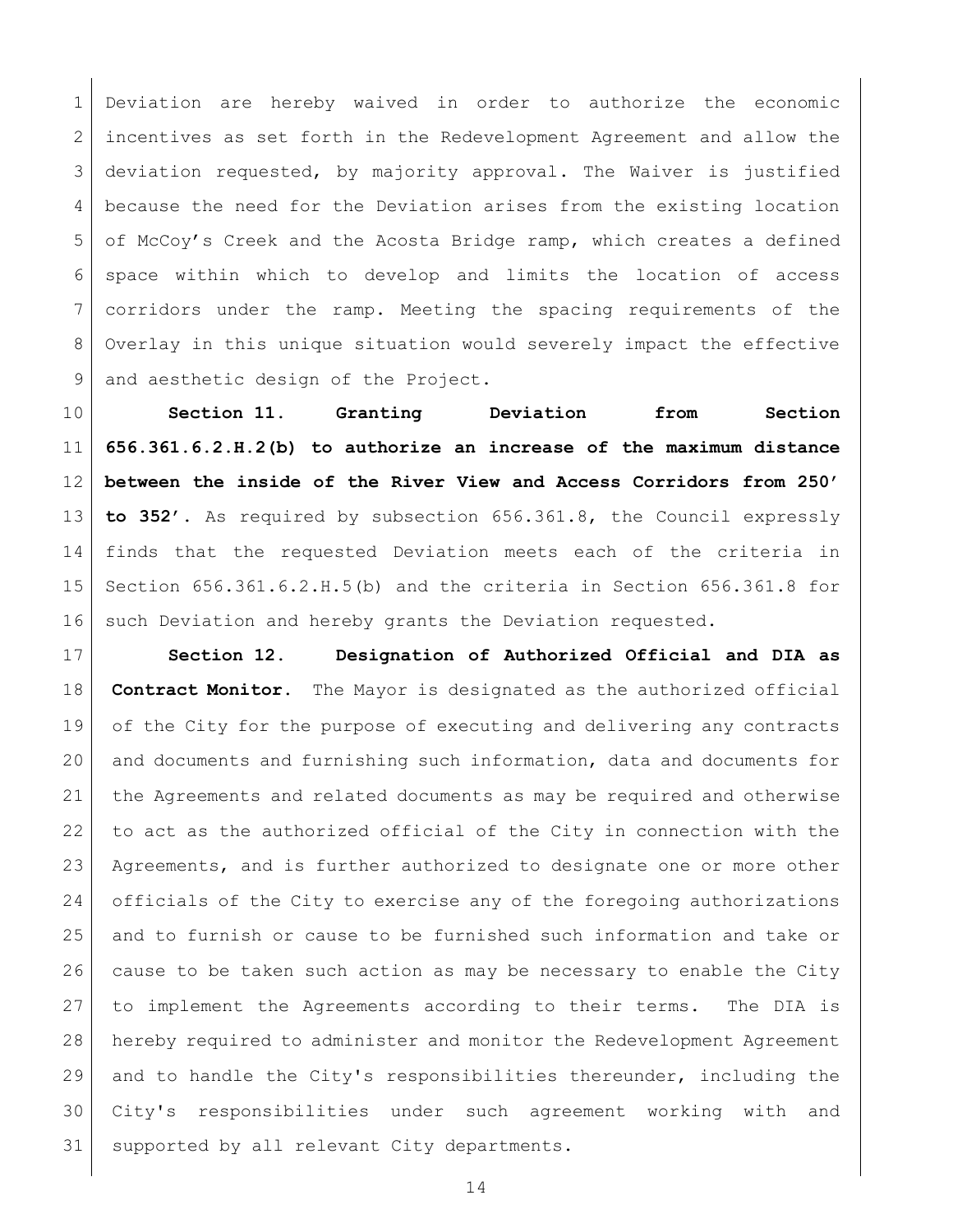**Section 13. Oversight Department.** The Department of Public Works and the DIA shall oversee the Project described herein.

 **Section 14. Further Authorizations.** The Mayor, or his 4 designee, and the Corporation Secretary, are hereby authorized to execute the Agreements and all other contracts and documents and otherwise take all necessary action in connection therewith and herewith. The Chief Executive Officer of the DIA, as contract 8 | administrator, is authorized to negotiate and execute all necessary changes and amendments to the Agreements and other contracts and documents, to effectuate the purposes of this Ordinance, without further Council action, provided such changes and amendments are limited to amendments that are technical in nature (as described in Section 2 hereof), and further provided that all such amendments shall be subject to appropriate legal review and approval by the General Counsel, or his or her designee, and all other appropriate 16 official action required by law.

**Section 15. Waiver of Public Investment Policy.** The requirements of the Public Investment Policy adopted by City Council Ordinance 2016-382-E, as amended, are waived to authorize the REV Grants and Restaurant Forgivable Loan that are not authorized pursuant to the Public Investment Policy. The waiver is justified due to the fact that the Project will cause an estimated private capital investment in the project of \$163,993,465 and result in increased ad 24 valorem revenues to the City.

 **Section 16. Effective Date.** This Ordinance shall become effective upon signature by the Mayor or upon becoming effective without the Mayor's signature.